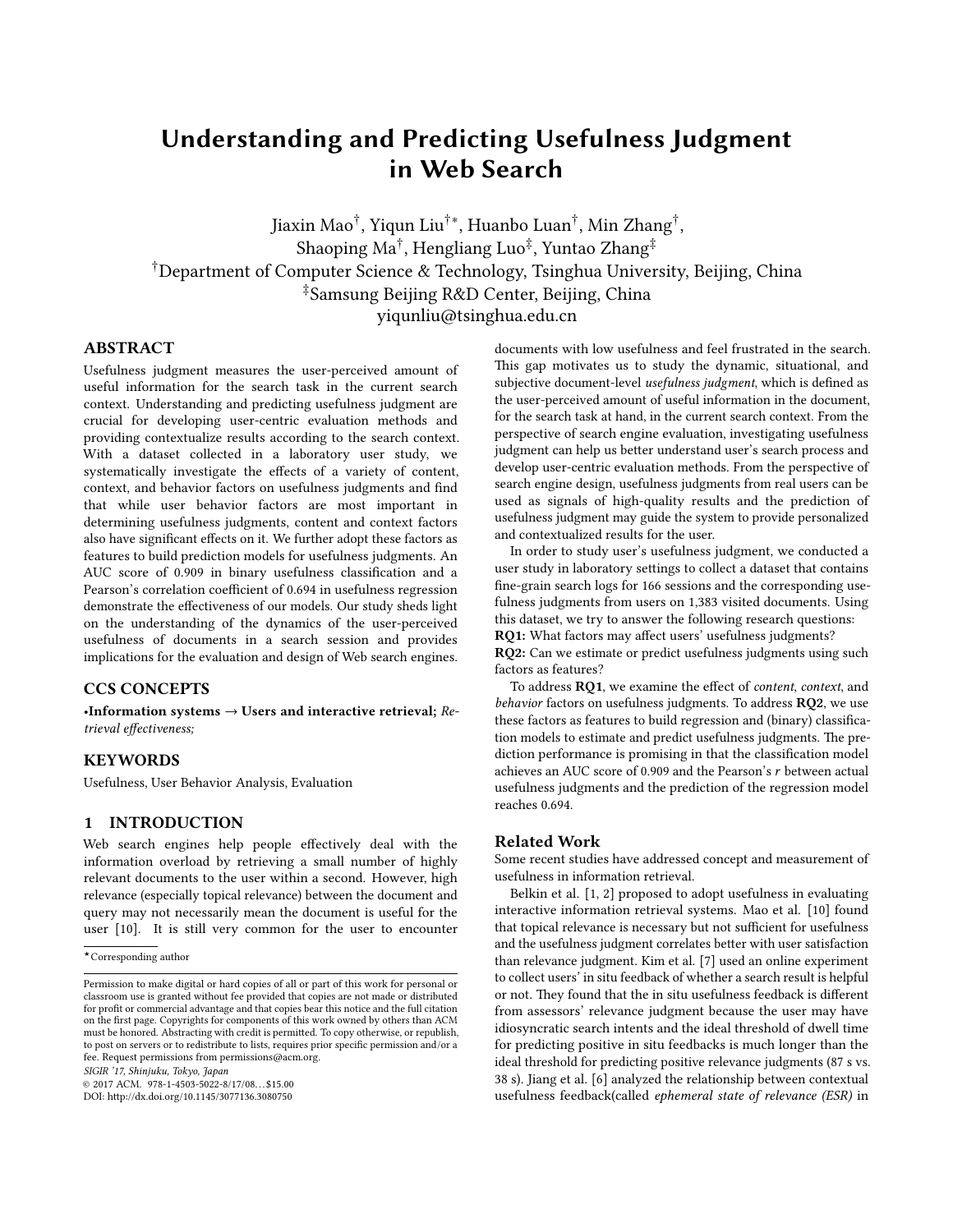their paper) and other explicit feedbacks such as topical relevance, novelty, effort, understandability, and reliability.

Compared to these studies, our work focuses on inspecting a variety implicit factors that may affect usefulness judgment as well as building a prediction model that utilizes these implicit factors to effectively estimate user's usefulness judgments.

# 2 DATA COLLECTION

In this section, we describe the settings of the user study and the dataset we collected.

The procedure of the user study is shown in Figure [1.](#page-1-0) In the user study, we required each participant complete 6 search tasks<sup>[1](#page-1-1)</sup> using an experiment search engine. A total of 30 participants were recruited via email or online social networks. All of them are college students aged from 19 to 22. 22 participants are female, and other 8 participants are male. Each search task is a non-trivial question that can be answered in 100 words such as: What are the most commonly-used treatments for cancer in clinical?. Before carrying out the first search task, each participant would go through a preexperiment training stage. Because we also recorded participants' eye fixation movements using a Tobii X2-30 eye-tracker, in stage II, we calibrated the eye-tracker for each participant.

For each of the six search tasks, the participant was required to go through stage III to stage VII. First, in stage III, the participant would read and remember the task description (i.e. a question) on a web page. We further required the participant re-input the task description on the next web page to make sure he or she actually remember the search task. After that, in stage IV. pre-task questionnaire we collected participants' expected difficulty, interest, and prior domain knowledge level about the search task in 5-point Likert scales. Then in stage V, the participant would use an experiment search engine to gather information to answer the question in the task description. The experiment search engine has a similar interface as a common commercial search engine, and the search results are crawled from Bing in real time when receive queries from the participants. We used a Chrome extension to log participants' querying, clicking, tab-switch, scrolling, and mouse movement actions during the search. To collect usefulness judgment, we instructed the participant to use a group of radio buttons in the right-click menu, which is injected by the Chrome extension, to annotate useful documents in the search trail. The instruction and scale for the usefulness judgment are the following:

Is the document useful for the completion of your search tasks? If it is, please use the right-click menu to annotate the usefulness on the web page in the following scale.

1: not useful at all; 2: somewhat useful

3: fairly useful; 4: very useful

The default option is "1: not useful at all", so the participant only needed to annotate the documents that are at least "2: somewhat useful". After completing the search task, in stage VI, the participant would answer the question in the task description and the answer would be logged by the experiment system. Finally, in stage VII, the participant would give feedbacks about the perceived

<span id="page-1-0"></span>

Figure 1: The procedure of the user study.

difficulty, interest, knowledge gain, and satisfaction level in a post-task questionnaire.

After filtering the search sessions in which the eye-tracker malfunctioned, we collected dataset that contains 166 valid search sessions from 28 unique participants. A total of 1,383 documents were visited. Among these documents, 897 (64.86%) were not annotated or judged as "1: not useful at all", 184 (13.30%) as "2: somewhat useful", 172 (12.44%) as "3: fairly useful", and 130 (9.40%) as "4: very useful". The participant visited 2.93 useful documents (at least "2: somewhat useful") per session and the average usefulness judgment is 1.66.

# 3 FACTOR ANALYSIS ON USEFULNESS **JUDGMENTS**

In this section, we examine three groups of factors: content factors, context factors, and behavior factors and investigate their effects on users' usefulness judgments to answer RQ1.

#### <span id="page-1-2"></span>3.1 Content Factors

The content factors include the page contents' cosine similarities with the corresponding query (content\_cossim\_with\_query), task description (content cossim with task description), and answer (content cossim with answer ) as well as the Okapi BM25 score of the query-document pair (content\_bm25\_with\_query). We also use the eye-tracking data to infer which term on the page is actually fixated by the participant. Therefore, we further compute the cosine similarities and Okapi BM25 scores based on the fixated page contents (denoted as fix\_content).

We measure the effect of each content factor on usefulness judgment by the Pearson's correlation coefficient  $r$  between the factor and usefulness judgment. From the results shown in Table [1](#page-2-0) we can see that: 1) All the content factors have significantly positive effects on usefulness judgments. 2) Among all the content factors, the cosine similarities with the answer submitted by the participant have the strongest correlations with usefulness judgments, suggesting that usefulness judgments are largely determined by whether the information on the page is useful for the completion of the search task, which happens to be answering an question in our study. 3) Compare with page contents, the fixated contents have stronger correlations with usefulness judgments.

## <span id="page-1-3"></span>3.2 Context Factors

The search context is determined by the search task and previous user interactions in the search session. Previous studies show that

<span id="page-1-1"></span><sup>&</sup>lt;sup>1</sup>The search tasks were selected from our previous work[\[9\]](#page-3-5).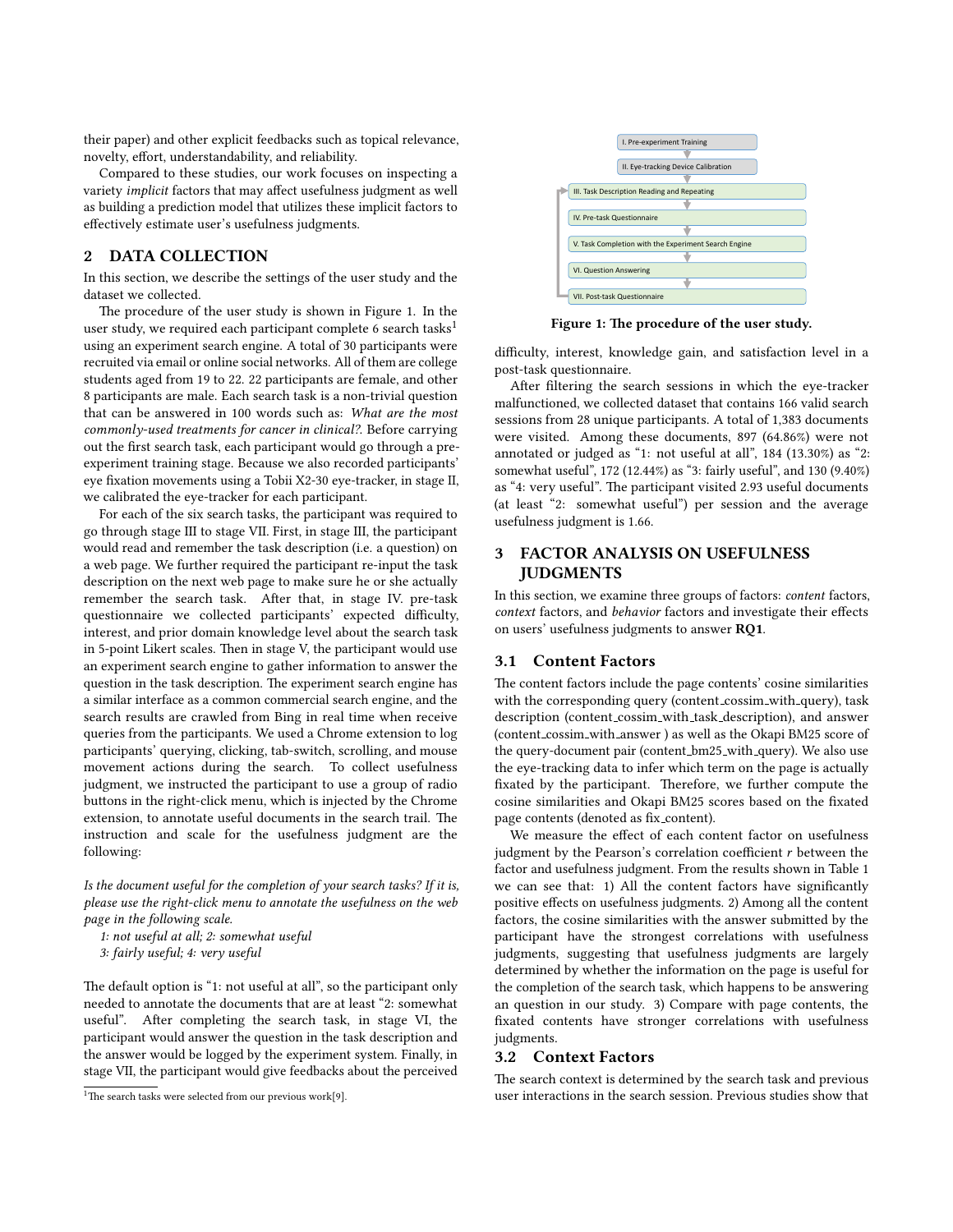<span id="page-2-0"></span>Table 1: Effects of content factors on usefulness judgment  $(*/**/***)$  indicates the correlation is statistically significant at  $p < 0.05/0.01/0.001$ )

| Factors                                  | Pearson's r | p        |
|------------------------------------------|-------------|----------|
| content_bm25_with_query                  | 0.180       | ***      |
| content cossim with answer               | 0.335       | ***      |
| content_cossim_with_query                | 0.056       | $0.038*$ |
| content_cossim_with_task_description     | 0.169       | ***      |
| fix_content_bm25_with_query              | 0.238       | ***      |
| fix_content_cossim_with_answer           | 0.406       | ***      |
| fix_content_cossim_with_query            | 0.181       | ***      |
| fix_content_cossim_with_task_description | 0.238       | ***      |

<span id="page-2-1"></span>Table 2: Effects of context factors on usefulness judgment  $(*$ <sup>\*</sup> $*$ <sup>\*\*</sup>/\*\*\* indicates the correlation is statistically significant at  $p < 0.05/0.01/0.001$ )

| Factors                               | Pearson's r | p         |
|---------------------------------------|-------------|-----------|
| avg_cossim_with_previous_page_content | 0.020       | 0.467     |
| max_cossim_with_previous_page_content | $-0.052$    | 0.052     |
| avg_usefulness_of_previous_page       | $-0.024$    | 0.378     |
| total_usefulness_of_previous_page     | $-0.206$    | ***       |
| max_usefulness_of_previous_page       | $-0.161$    | ***       |
| num_previous_doc                      | $-0.214$    | ***       |
| num_previous_doc_in_query             | $-0.163$    | ***       |
| num_previous_query                    | $-0.100$    | ***       |
| progress_time_in_session              | $-0.159$    | ***       |
| task_difficulty                       | $-0.079$    | ***       |
| task_domain_knowledge                 | $-0.025$    | 0.348     |
| task_interest                         | 0.082       | $0.002**$ |

the search context factors can explain why the usefulness judgment of a document is different from the relevance of it [\[3\]](#page-3-6). We extract context factors based on feedbacks in pre-task questionnaires and user's previous behavior in session and analyze their influence on usefulness judgments.

We show the effects of context factors in Table [2.](#page-2-1) From the results, we find that the usefulness judgment tends to decrease as the search proceed. A number of context factors such as the number of previously visited documents (num previous doc), the sum of the usefulness judgments of previous documents (total usefulness of previous page), and the time spent in session (progress time in session) have negative correlations with We further show the interaction between num previous doc and usefulness in Figure [2a.](#page-2-2) These findings suggest that the usefulness judgment measures the increment of useful information when visiting a document, which is likely to diminish as the progress of searching.

This diminishing return may be caused by the redundancy with previous documents. We use the cosine similarity with previously visited documents to capture the redundancy factor and investigate its relationship with usefulness judgments. A non-monotonous relationship between max cossim with previous page content and usefulness is spotted. As shown in Figure [2b,](#page-2-3) the usefulness first increase with the max cosine similarity and then decrease with it. When a document is not similar to any of previously visited documents, it is likely to be irrelevant to user's current information need. But if it is very similar to one of the visited documents, it will be redundant to the visited one thus not useful for the user.

<span id="page-2-2"></span>

<span id="page-2-3"></span>Figure 2: The effect of two context factors: (a) the number of visited documents (num previous doc); (b) the max cosine similarity between current document and previous visited documents (max cossim with previous page content). To show these effects, we put the documents into 6 bins with equal size according to the factor and compute average usefulness for each bin.

<span id="page-2-4"></span>Table 3: Effects of user behavior factors on usefulness judgment  $(*/**/***$  indicates the correlation is statistically significant at  $p < 0.05/0.01/0.001$ )

| Factors                  | Pearson's r | p     |
|--------------------------|-------------|-------|
| avg_eye_speed            | $-0.109$    | ***   |
| avg_mouse_movement_speed | $-0.098$    | ***   |
| fixation_num             | 0.582       | ***   |
| mouse movement num       | 0.519       | ***   |
| page_dwell_time          | 0.568       | ***   |
| query_length             | 0.042       | 0.116 |
| query_time               | 0.008       | 0.756 |
| scroll num               | 0.430       | ***   |
| session_time             | $-0.095$    | ***   |
| viewport_coverage        | 0.144       | ***   |

# 3.3 Behavior Factors

We also inspect a variety of behavior factors that characterize user's actions on the document.

From the results in Table [3,](#page-2-4) we first find that, similar to the results reported in existing work [\[7,](#page-3-3) [8\]](#page-3-7), the dwell time on page (page dwell time) is strongly correlated with usefulness. Because the user tends to stay longer on useful documents, other measures of user engagement such as the number of eye fixations (fixation\_num), the number of mouse movements (mouse movement num), and the number of scrolling actions (scroll num) also show positive correlations with usefulness judgments. We also find that the average moving speed of the eye fixation point and mouse cursor is negatively correlated with usefulness judgment. This confirms with Buscher et al. [\[4\]](#page-3-8)'s finding that users prefer skimming to reading when accessing irrelevant documents.

### USEFULNESS PREDICTION

After inspecting the effects of content, context, and behavior factors on usefulness judgments, we try to utilize them as features to build prediction models for the user-perceived usefulness.

We adopt two experiment settings for usefulness prediction: binary usefulness classification and usefulness regression. For binary usefulness classification, we build a classification model to predict a